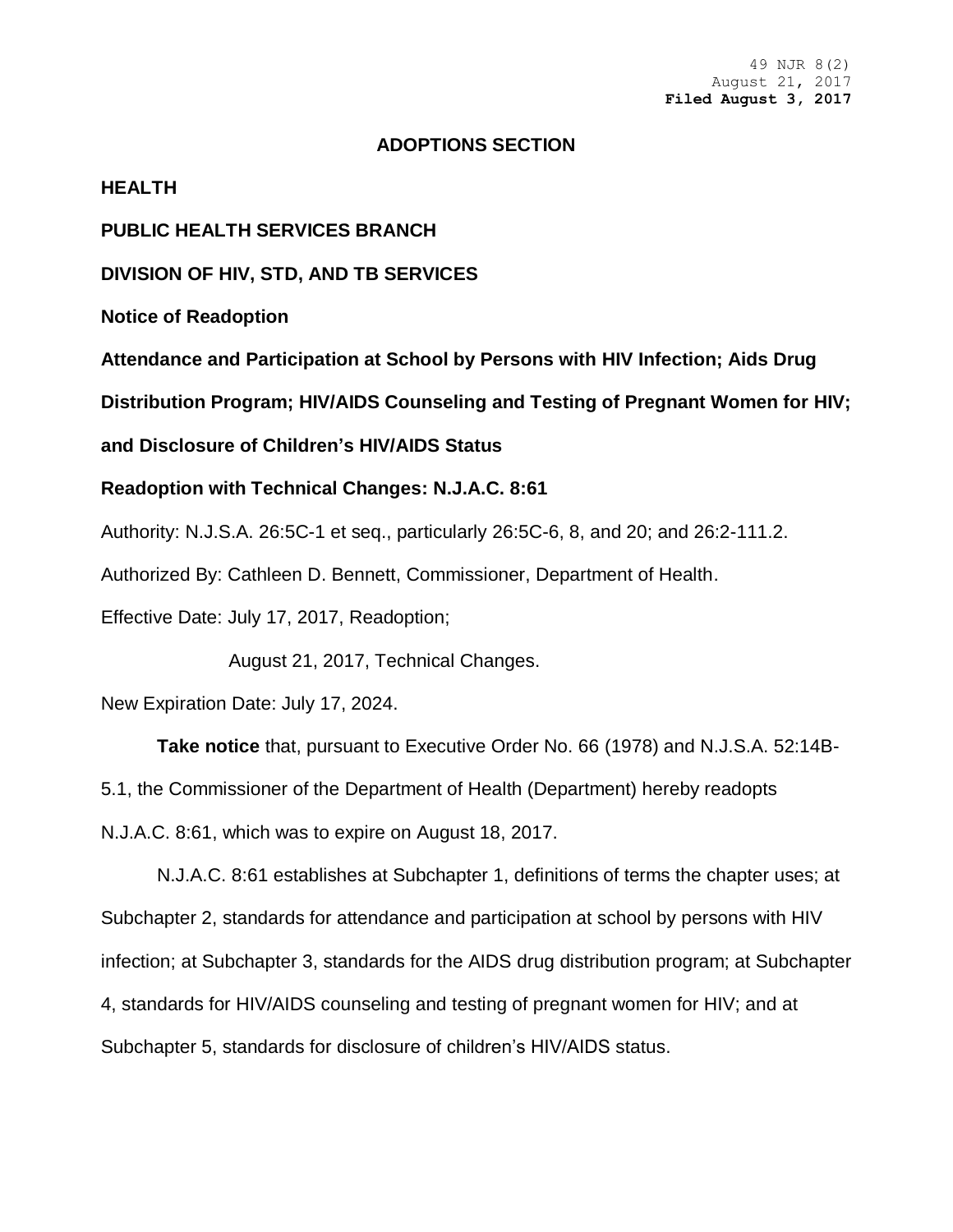The Department is developing rulemaking that would revise and update N.J.A.C. 8:61. However, the rulemaking in development will not be implemented in time to prevent the expiration of existing N.J.A.C. 8:61. The Commissioner has reviewed N.J.A.C. 8:61 and determined that, subject to the technical changes on readoption described below, the existing chapter remains necessary, proper, reasonable, efficient, understandable, and responsive to the purposes for which the Department originally promulgated it, as amended over time, and should be readopted. Therefore, pursuant to N.J.S.A. 52:14B-5.1.c(1), N.J.A.C. 8:61 is readopted, with the technical changes described below, and continues in effect for seven years.

The Department is making several technical changes upon readoption.

The Department is correcting references throughout the chapter to the Department to reflect the change in the Department's name pursuant to N.J.S.A. 26:1A-2.1.

The Department is correcting references throughout the chapter to the Division of Youth and Family Services to reflect the establishment of the Department of Children and Families (DCF) pursuant to the DCF Act, N.J.S.A. 9:3A-1, and the transfer of the former Division of Youth and Family Services of the Department of Human Services to the DCF as the Division of Child Protection and Permanency pursuant to P.L. 2012, c. 16 (approved June 29, 2012).

The Department is correcting typographical errors at N.J.A.C. 8:61-4.3 and 4.7.

**Full text** of the technical changes follows (additions indicated in boldface **thus**; deletions indicated in brackets [thus]):

2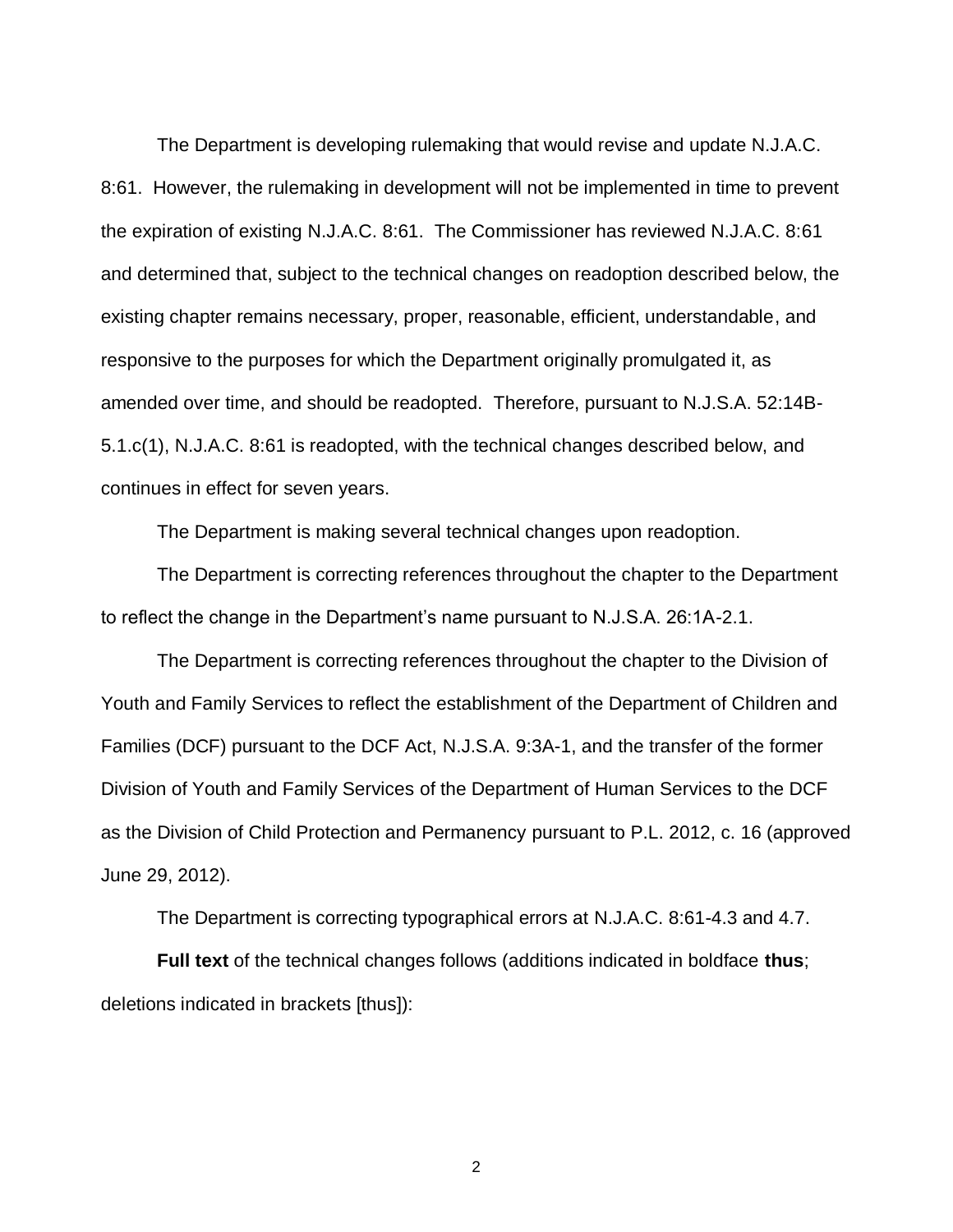## SUBCHAPTER 1. HIV SERVICES – DEFINITIONS

### 8:61-1.1 Definitions

The following words and terms, when used in this chapter, shall have the following meanings, unless the context clearly indicates otherwise:

…

"Department" means the New Jersey Department of Health [and Senior Services].

…

# SUBCHAPTER 4. TESTING OF PREGNANT WOMEN AND NEWBORNS FOR HIV OR HUMAN IMMUNODEFICIENCY VIRUS

## 8:61-4.3 Definitions

The following words and terms, when used in this subchapter, shall have the following meanings unless the context clearly indicates otherwise:

"Birthing facility" means a hospital or ambulatory care facility birth center licensed by the Department [of Health and Senior Services] that provide**s** birthing and newborn care services.

…

## 8:61-4.7 HIV test results, confidentiality**,** and reporting

(a) (No change.)

(b) A clinical practitioner or [birth] birthing facility shall maintain the confidentiality of HIV information and test results in accordance with the requirements of N.J.S.A. 26:5C-5 through 14 and N.J.A.C. 8:57-1.14, but shall release information and results as follows:

3